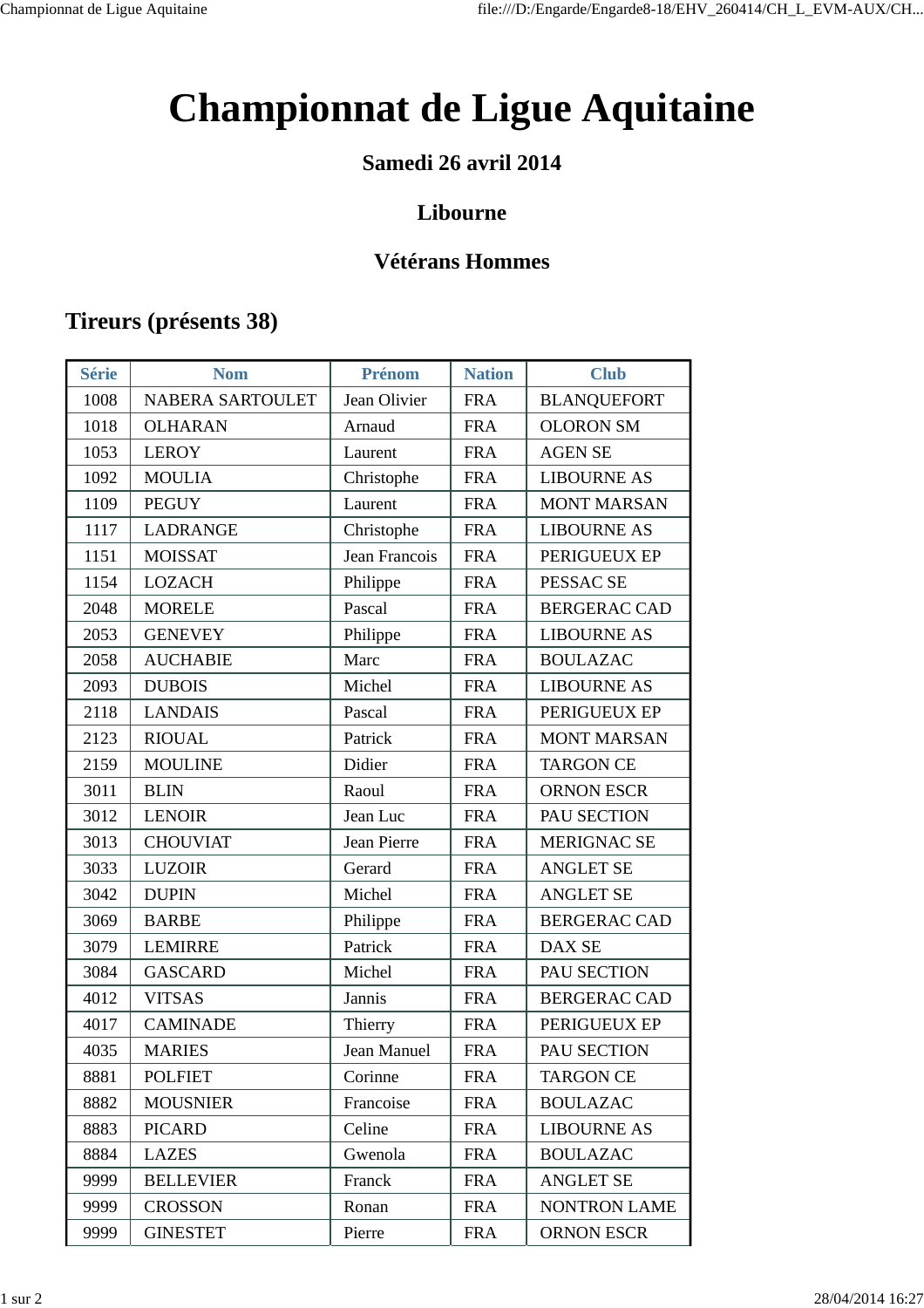| 9999 | GRIVEL          | Thierry | <b>FRA</b> | <b>NONTRON LAME</b> |
|------|-----------------|---------|------------|---------------------|
| 9999 | LAMB            | Peter   | <b>FRA</b> | BERGERAC CAD        |
| 9999 | <b>MINSENTI</b> | Thierry | FR A       | <b>AGEN SE</b>      |
| 9999 | <b>NANTERS</b>  | Tommy   | <b>FRA</b> | <b>LIBOURNE AS</b>  |
| 9999 | <b>PASQUET</b>  | Jacques | <b>FRA</b> | PAYS FOYEN          |

Document Engarde - 28/04/2014 16:27:46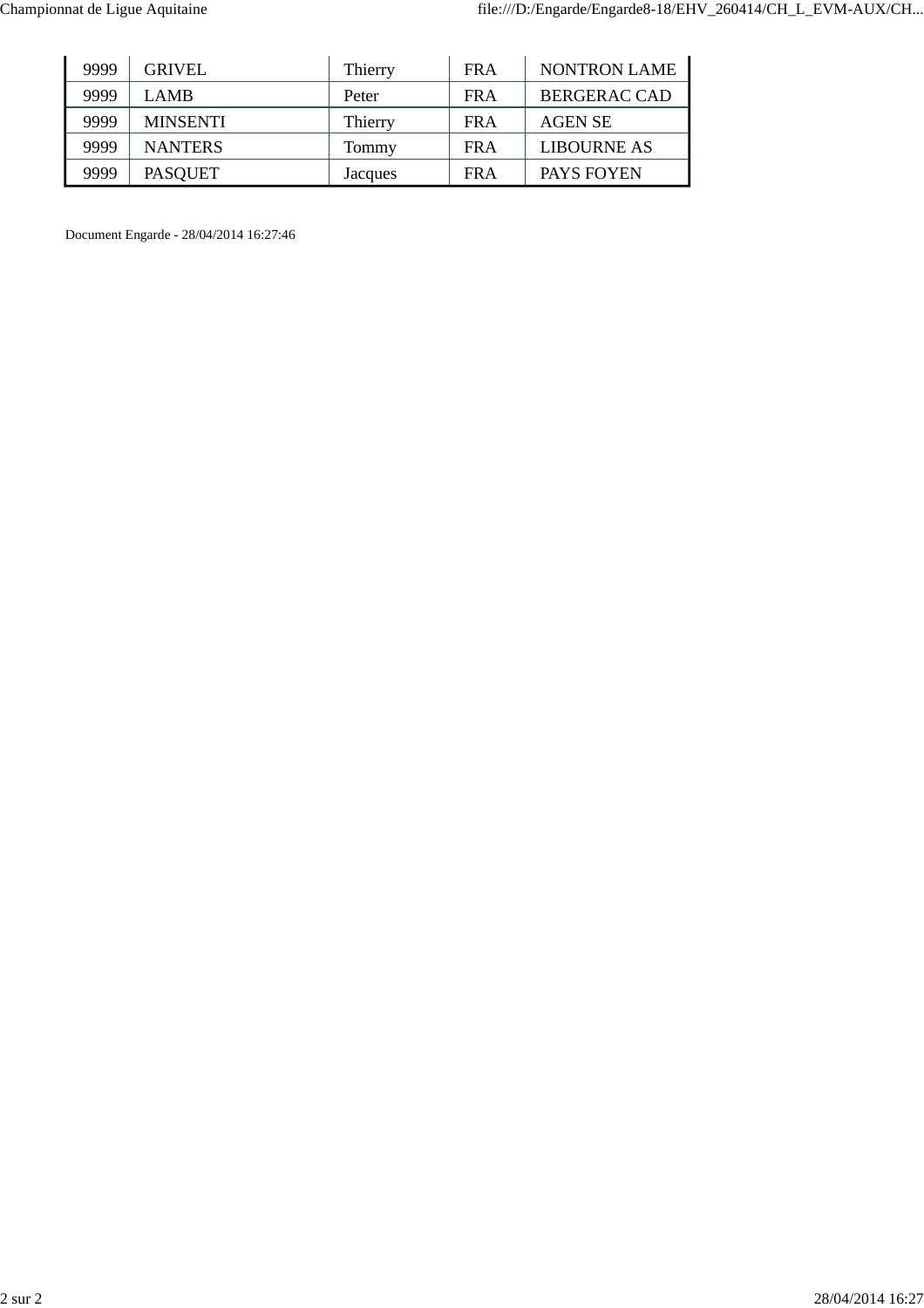# **CHAMPIONNATS DE LIGUE D'AQUITAINE EPEE**

### **LIBOURNE LE 26 AVRIL 2014**

### **FORMULE DE LA COMPETITION**

### **VETERANS HOMMES**

| <b>TYPE</b>                          | <b>INDIVIDUEL</b>                                                                                                                                                                                  |
|--------------------------------------|----------------------------------------------------------------------------------------------------------------------------------------------------------------------------------------------------|
| <b>PORTEE</b>                        | <b>REGIONALE</b>                                                                                                                                                                                   |
| <b>SEXE</b>                          | <b>HOMMES</b>                                                                                                                                                                                      |
| <b>ARME</b>                          | <b>EPEE</b>                                                                                                                                                                                        |
| <b>CATEGORIE</b>                     | <b>VETERANS</b>                                                                                                                                                                                    |
| <b>HEURE D'APPEL</b>                 | 10H30                                                                                                                                                                                              |
| <b>SCRATCH</b>                       | 11H00                                                                                                                                                                                              |
| <b>HEURE DE DEBUT</b>                | 11H30                                                                                                                                                                                              |
| <b>FORMULE</b>                       | Individuel sans match pour la 3ème place -<br>Poules toutes catégories confondues et mixtes -<br>Handicap entre V1 V2 et V3 - Pas de handicap<br>Dames - TED par catégorie V1 V2 V3 et par<br>sexe |
| <b>TIREURS</b>                       | 37                                                                                                                                                                                                 |
| NOMBRE DE TOUCHES EN POULE           | 5                                                                                                                                                                                                  |
| <b>DUREE DE MATCH EN POULES</b>      | <b>3 MINUTES</b>                                                                                                                                                                                   |
| <b>DECALAGE</b>                      | <b>PAR CLUB</b>                                                                                                                                                                                    |
| NOMBRE DE TIREURS DANS LES POULES    | 6 POULES DE 6 OU 7                                                                                                                                                                                 |
| NOMBRE DE QUALIFIES APRES LES POULES | <b>TOUS</b>                                                                                                                                                                                        |
| NOMBRE DE TOUCHES EN TABLEAU         | 10                                                                                                                                                                                                 |
| DUREE DE MATCH EN TABLEAU            | 2 X 3 MIN                                                                                                                                                                                          |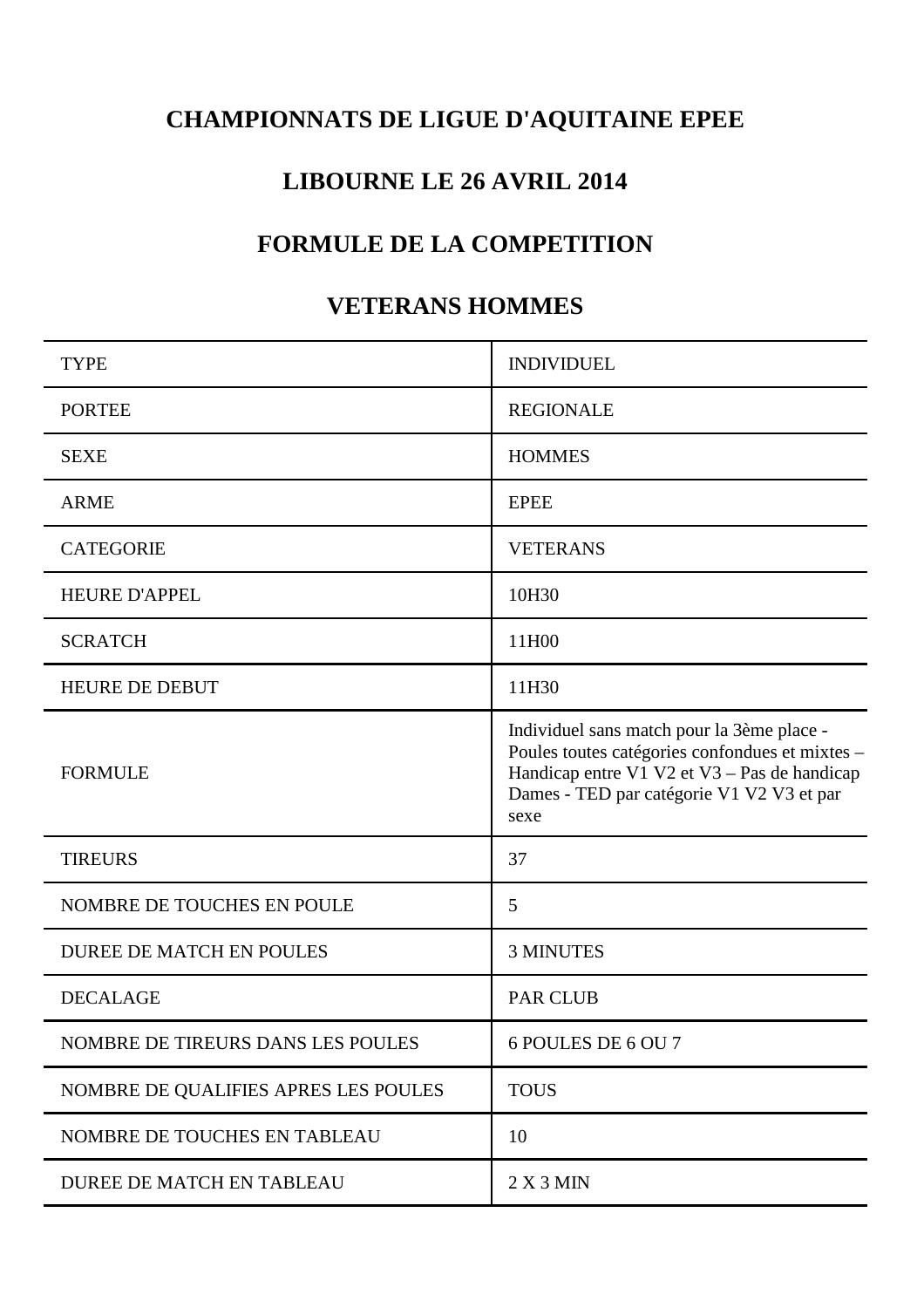### Championnat de Ligue Aquitaine Samedi 26 avril 2014 Libourne Vétérans Hommes

#### Poules, tour no 1

Poule no 1 0:00

|                                                  |                                       |                                                                                                                                                                            | V/M        | indice         | TD                   | rang                     |
|--------------------------------------------------|---------------------------------------|----------------------------------------------------------------------------------------------------------------------------------------------------------------------------|------------|----------------|----------------------|--------------------------|
| <b>DUBOIS</b> Michel                             | <b>LIBOURNE AS</b>                    | $\overline{\mathbf{V}}$<br>$\mathbf{V}$<br>$\mathbf V$<br>3<br>$\mathbf V$<br>V                                                                                            | 5/6        | 9              | 28                   | $\boldsymbol{2}$         |
| <b>CROSSON Ronan</b>                             | <b>NONTRON LAME</b>                   | $\overline{\mathsf{V}}$<br>$\overline{2}$<br>$\overline{2}$<br>$\overline{c}$<br>Г<br>$\mathbf{1}$<br>$\mathbf{1}$                                                         | 1/6        | $-13$          | 13                   | $\tau$                   |
| <b>MINSENTI Thierry</b>                          | <b>AGEN SE</b>                        | $\overline{3}$<br>$\overline{\mathbf{V}}$<br>$\overline{\mathsf{V}}$<br>$\overline{4}$<br>$\overline{4}$<br>$\mathbf{1}$                                                   | 2/6        | $-2$           | 22                   | 5                        |
| <b>VITSAS Jannis</b>                             | <b>BERGERAC CAD</b>                   | 3<br>$\overline{\mathsf{V}}$<br>$\overline{V}$<br>$\overline{\mathsf{V}}$<br>$\overline{\mathsf{V}}$<br>$\overline{\mathsf{V}}$<br>Г                                       | 5/6        | 16             | 28                   | $\mathbf{1}$             |
| <b>LANDAIS Pascal</b>                            | PERIGUEUX EP                          | $\overline{V}$<br>$\overline{V}$<br>$\overline{V}$<br>$\overline{c}$<br>$\mathbf{1}$<br>1                                                                                  | 3/6        | $-3$           | 19                   | $\overline{4}$           |
| <b>MARIES Jean Manuel</b>                        | PAU SECTION                           | $\overline{V}$<br>3<br>$\boldsymbol{0}$<br>3<br>$\overline{c}$<br>$\overline{4}$                                                                                           | 1/6        | $-10$          | 17                   | $\sqrt{6}$               |
| NABERA SARTOUL                                   | <b>BLANQUEFORT</b>                    | $\overline{3}$<br>$\overline{V}$<br>$\overline{V}$<br>$\overline{V}$<br>$\mathbf{1}$<br>V                                                                                  | 4/6        | 3              | 24                   | 3                        |
|                                                  |                                       |                                                                                                                                                                            |            |                |                      |                          |
| Poule no $2 \quad 0:00$                          |                                       |                                                                                                                                                                            | V/M        | indice         | TD                   | rang                     |
| <b>GASCARD Michel</b>                            | PAU SECTION                           | $\overline{2}$<br>$\overline{c}$<br>V <sub>2</sub><br>$\sqrt{2}$<br>$\overline{c}$<br>$\mathbf V$                                                                          | 2/6        | $-7$           | 15                   | 6                        |
| <b>NANTERS Tommy</b>                             | <b>LIBOURNE AS</b>                    | $\overline{\mathsf{V}}$<br>$\overline{\mathsf{V}}$<br>$\overline{\mathsf{V}}$<br>$\overline{\mathbf{V}}$<br>F<br>$\overline{V}$<br>$\overline{4}$                          | 5/6        | 13             | 29                   | $\mathbf{1}$             |
| <b>RIOUAL Patrick</b>                            | <b>MONT MARSAN</b>                    | $\overline{V}$<br>$\overline{c}$<br>$\overline{\mathsf{V}}$<br>V <sub>3</sub><br>$\overline{4}$<br>$\overline{4}$                                                          | 3/6        | $\overline{c}$ | 23                   | $\overline{\mathcal{A}}$ |
| <b>LAMB</b> Peter                                | <b>BERGERAC CAD</b>                   | 3<br>$\overline{2}$<br>$\overline{c}$<br>$\overline{c}$<br>3<br>r.<br>$\boldsymbol{0}$                                                                                     | 0/6        | $-15$          | 12                   | $\tau$                   |
| <b>AUCHABIE Marc</b>                             | <b>BOULAZAC</b>                       | $\overline{\mathsf{V}}$<br>$\overline{2}$<br>$\overline{V}$<br>$\overline{\mathsf{V}}$<br>$\overline{V}$<br>$\overline{\mathsf{V}}$                                        | 5/6        | 7              | 27                   | $\overline{2}$           |
| <b>CAMINADE Thierry</b>                          | PERIGUEUX EP                          | $\overline{2}$<br>$\overline{\mathsf{V}}$<br>$\overline{\mathsf{V}}$<br>3<br>$\mathbf{V}$<br>$\overline{\mathsf{V}}$                                                       | 4/6        | 2              | 25                   | $\mathfrak{Z}$           |
| <b>OLHARAN</b> Arnaud                            |                                       | $\overline{2}$<br>$\overline{V}$<br>$\overline{V}$<br>$\overline{4}$<br>4                                                                                                  |            | $-2$           | 24                   | 5                        |
|                                                  | <b>OLORON SM</b>                      | 4                                                                                                                                                                          | 2/6        |                |                      |                          |
| Poule no 3<br>0:00                               |                                       |                                                                                                                                                                            |            |                |                      |                          |
|                                                  |                                       |                                                                                                                                                                            | V/M        | indice         | TD                   | rang                     |
| <b>GENEVEY Philippe</b>                          | <b>LIBOURNE AS</b>                    | $\overline{2}$<br>4<br>$\mathbf V$<br>$\mathbf V$<br>$\overline{\mathcal{L}}$                                                                                              | 2/5        | 3              | 20                   | $\overline{4}$           |
| <b>BELLEVIER Franck</b>                          | <b>ANGLET SE</b>                      | $\overline{\mathsf{V}}$<br>$\overline{\mathsf{V}}$<br>$\overline{\mathbf{V}}$<br>V<br>Г<br>1                                                                               | 4/5        | 8              | 21                   | $\mathbf{1}$             |
| <b>LEROY</b> Laurent                             | <b>AGEN SE</b>                        | $\overline{2}$<br>3<br>$\overline{V}$<br>$\mathbf{V}$<br>$\mathbf V$                                                                                                       | 3/5        | 2              | 20                   | $\mathfrak{Z}$           |
| <b>MOULINE Didier</b>                            | <b>TARGON CE</b>                      | $\overline{2}$<br>$\mathbf{1}$<br>$\overline{\mathsf{V}}$<br>V<br>1                                                                                                        | 2/5        | $-7$           | 14                   | 5                        |
| <b>MOUSNIER Francois</b>                         | <b>BOULAZAC</b>                       | 3<br>$\overline{2}$<br>$\overline{4}$<br>4                                                                                                                                 | 0/5        | $-11$          | 14                   | 6                        |
| <b>BARBE Philippe</b>                            | <b>BERGERAC CAD</b>                   | $\overline{\mathbf{V}}$<br>$\overline{\mathbf{V}}$<br>$\overline{\mathbf{V}}$<br>$\mathbf{1}$<br>V                                                                         | 4/5        | 5              | 21                   | $\overline{c}$           |
| Poule no 4<br>0:00                               |                                       |                                                                                                                                                                            |            |                |                      |                          |
|                                                  |                                       |                                                                                                                                                                            | V/M        | indice         | TD                   | rang                     |
| <b>MORELE Pascal</b>                             | <b>BERGERAC CAD</b>                   | $\mathbf V$<br>$\mathbf{V}$<br>$\ensuremath{\mathbf{V}}$<br>$\mathbf V$<br>$\ensuremath{\mathsf{V}}$                                                                       | 5/5        | 11             | 25                   | $\mathbf{1}$             |
| <b>BLIN Raoul</b>                                | <b>ORNON ESCR</b>                     | $\overline{\mathbf{V}}$<br>$\overline{\mathsf{V}}$<br>$\overline{\mathsf{V}}$<br>$\overline{V}$<br>$\overline{c}$                                                          | 4/5        | 12             | 22                   | $\boldsymbol{2}$         |
| <b>GRIVEL Thierry</b>                            | <b>NONTRON LAME</b>                   | $\overline{\mathsf{V}}$<br>$\overline{V}$<br>$\overline{2}$<br>$\mathbf{0}$<br>$\mathbf{1}$                                                                                | 2/5        | $-10$          | 13                   | $\overline{4}$           |
| <b>POLFIET Corinne</b>                           | <b>TARGON CE</b>                      | $\overline{3}$<br>$\overline{2}$<br>1<br>$\overline{\mathcal{L}}$<br>4                                                                                                     | 0/5        | $-11$          | 14                   | 6                        |
| <b>LEMIRRE Patrick</b>                           | DAX SE                                | $\overline{\mathsf{V}}$<br>3<br>$\overline{4}$<br>$\mathbf V$<br>$\mathbf{V}$                                                                                              | 3/5        | 6              | 22                   | $\mathfrak{Z}$           |
| <b>MOULIA</b> Christophe                         | <b>LIBOURNE AS</b>                    | $\overline{0}$<br>$\overline{4}$<br>3<br>$\mathbf{V}$<br>3                                                                                                                 | 1/5        | $-8$           | 15                   | 5                        |
| Poule no 5<br>0:00                               |                                       |                                                                                                                                                                            |            |                |                      |                          |
|                                                  |                                       |                                                                                                                                                                            | V/M        | indice         |                      | TD rang                  |
| <b>LOZACH Philippe</b>                           | PESSAC <sub>SE</sub>                  | $\overline{c}$<br>$\boldsymbol{0}$<br>$\overline{4}$<br>V<br>$\boldsymbol{0}$                                                                                              | 1/5        | $-10$          | 11                   | 5                        |
| <b>GINESTET Pierre</b>                           | <b>ORNON ESCR</b>                     | $\overline{V}$<br>$\mathbf{1}$<br>$\mathbf V$<br>$\mathbf{1}$<br>$\overline{4}$                                                                                            | 2/5        | $-7$           | 16                   | $\overline{4}$           |
| <b>PEGUY Laurent</b>                             | <b>MONT MARSAN</b>                    | $\overline{2}$<br>$\overline{2}$<br>$\overline{\mathbf{V}}$<br>V<br>$\overline{4}$                                                                                         | 2/5        | $-2$           | 18                   | $\mathfrak{Z}$           |
| <b>LENOIR Jean Luc</b>                           | PAU SECTION                           | $\overline{\mathbf{V}}$<br>$\mathbf{V}$<br>$\mathbf V$<br>V<br>V                                                                                                           | 5/5        | 19             | 25                   | $\mathbf{1}$             |
| <b>PICARD Celine</b>                             | <b>LIBOURNE AS</b>                    | $\mathfrak{Z}$<br>$\overline{\mathsf{V}}$<br>$\boldsymbol{0}$<br>$\boldsymbol{0}$<br>1                                                                                     | 1/5        | $-15$          | 9                    | 6                        |
| <b>DUPIN Michel</b>                              | <b>ANGLET SE</b>                      | $\overline{\mathsf{V}}$<br>$\overline{\mathbf{V}}$<br>3<br>$\mathbf{V}$<br>$\overline{\mathsf{V}}$                                                                         | 4/5        | 15             | 23                   | $\mathfrak{2}$           |
| 0:00<br>Poule no 6                               |                                       |                                                                                                                                                                            |            |                |                      |                          |
| PASQUET Jacques                                  | PAYS FOYEN                            | $\mathbf{V}$<br>$\mathbf{V}$<br>$\mathbf V$<br>$\mathbf{V}$<br>$\mathbf V$                                                                                                 | V/M<br>5/5 | indice<br>18   | TD<br>25             | rang                     |
| <b>CHOUVIAT Jean Pier</b>                        |                                       | $\overline{\mathbf{V}}$<br>$\overline{\mathbf{V}}$<br>$\overline{V}$<br>$\overline{4}$<br>$\mathbf{2}$                                                                     | 3/5        | 8              | 21                   | $\mathbf{1}$<br>3        |
| <b>MOISSAT Jean Franc</b>                        |                                       |                                                                                                                                                                            |            |                |                      |                          |
|                                                  | <b>MERIGNAC SE</b>                    |                                                                                                                                                                            |            |                |                      |                          |
|                                                  | PERIGUEUX EP                          | $\overline{c}$<br>$\overline{\mathsf{V}}$<br>$\overline{2}$<br>$\mathbf{1}$<br>$\boldsymbol{0}$                                                                            | 1/5        | $-14$          | 10                   | 6                        |
| <b>LUZOIR Gerard</b>                             | <b>ANGLET SE</b>                      | $\overline{\mathbf{V}}$<br>$\mathbf{1}$<br>3<br>$\mathbf{1}$<br>$\overline{\mathcal{L}}$                                                                                   | 1/5        | $-5$           | 14                   | $\overline{4}$           |
| <b>LAZES</b> Gwenola<br><b>LADRANGE Christop</b> | <b>BOULAZAC</b><br><b>LIBOURNE AS</b> | $\overline{2}$<br>$\boldsymbol{0}$<br>$\overline{\mathsf{V}}$<br>0<br>$\boldsymbol{0}$<br>$\overline{\mathbf{V}}$<br>$\mathbf{V}$<br>V <sub>4</sub><br>V <sub>4</sub><br>1 | 1/5<br>4/5 | $-12$<br>5     | $\overline{7}$<br>19 | 5<br>$\overline{2}$      |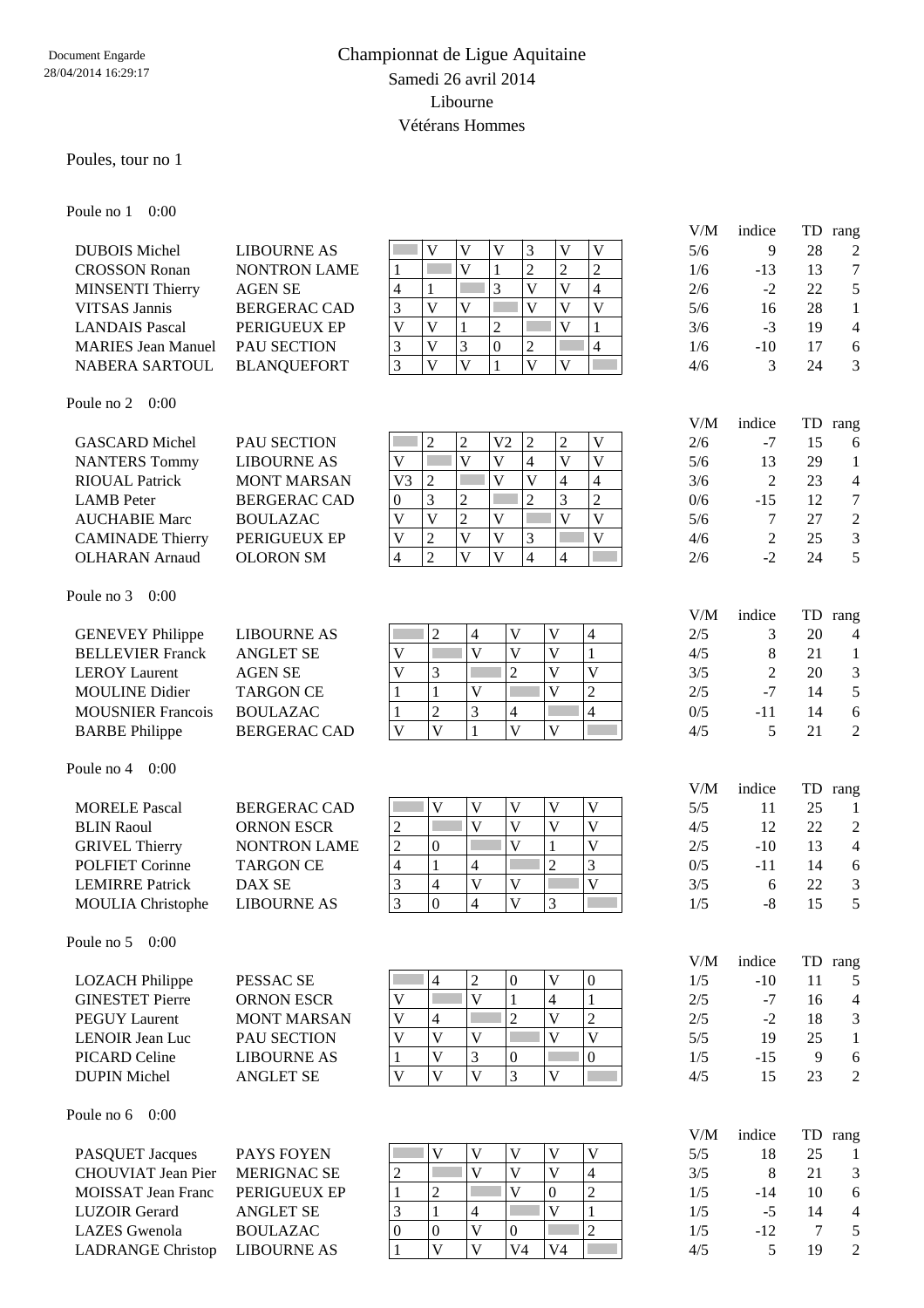### Championnat de Ligue Aquitaine Samedi 26 avril 2014 Libourne Vétérans Hommes

#### Classement à la fin les poules (ordre des rangs)

| rang           | nom prénom                    | V/M   | indice         | TD     | groupe      | sexe                      |
|----------------|-------------------------------|-------|----------------|--------|-------------|---------------------------|
| $\mathbf{1}$   | LENOIR Jean Luc               | 5/5   | 19             | 25     | Q           | M                         |
| $\mathbf{2}$   | PASQUET Jacques               | 5/5   | 18             | 25     | Q           | M                         |
| $\mathfrak{Z}$ | <b>MORELE Pascal</b>          | 5/5   | 11             | 25     | Q           | M                         |
| $\overline{4}$ | VITSAS Jannis                 | 5/6   | 16             | 28     | Q           | M                         |
| 5              | <b>NANTERS Tommy</b>          | 5/6   | 13             | 29     | Q           | M                         |
| 6              | <b>DUBOIS Michel</b>          | 5/6   | 9              | 28     | Q           | M                         |
| $\tau$         | <b>AUCHABIE Marc</b>          | 5/6   | $\tau$         | 27     | Q           | M                         |
| 8              | <b>DUPIN Michel</b>           | 4/5   | 15             | 23     | Q           | M                         |
| 9              | <b>BLIN Raoul</b>             | 4/5   | 12             | 22     | Q           | M                         |
| 10             | <b>BELLEVIER Franck</b>       | 4/5   | $8\,$          | 21     | Q           | M                         |
| 11             | <b>BARBE Philippe</b>         | 4/5   | $\mathfrak s$  | 21     | Q           | M                         |
| 12             | <b>LADRANGE Christophe</b>    | 4/5   | 5              | 19     | Q           | M                         |
| 13             | NABERA SARTOULET Jean Olivier | 4/6   | 3              | 24     | Q           | M                         |
| 14             | <b>CAMINADE Thierry</b>       | 4/6   | $\overline{2}$ | 25     | Q           | M                         |
| 15             | <b>CHOUVIAT Jean Pierre</b>   | 3/5   | 8              | 21     | Q           | M                         |
| 16             | <b>LEMIRRE Patrick</b>        | 3/5   | 6              | 22     | Q           | M                         |
| 17             | <b>LEROY</b> Laurent          | 3/5   | $\mathfrak{2}$ | 20     | Q           | M                         |
| 18             | <b>RIOUAL Patrick</b>         | 3/6   | $\overline{2}$ | 23     | Q           | M                         |
| 19             | <b>LANDAIS Pascal</b>         | 3/6   | $-3$           | 19     | Q           | M                         |
| 20             | <b>GENEVEY Philippe</b>       | 2/5   | 3              | 20     | Q           | M                         |
| 21             | <b>PEGUY Laurent</b>          | 2/5   | $-2$           | 18     | Q           | M                         |
| 22             | <b>GINESTET Pierre</b>        | $2/5$ | $-7$           | 16     | Q           | M                         |
| 23             | <b>MOULINE Didier</b>         | 2/5   | $-7$           | 14     | Q           | M                         |
| 24             | <b>GRIVEL Thierry</b>         | 2/5   | $-10$          | 13     | Q           | M                         |
| 25             | <b>OLHARAN</b> Arnaud         | 2/6   | $-2$           | 24     | Q           | M                         |
| 26             | <b>MINSENTI Thierry</b>       | 2/6   | $-2$           | 22     | Q           | M                         |
| 27             | <b>GASCARD Michel</b>         | 2/6   | $-7$           | 15     | Q           | M                         |
| 28             | <b>LUZOIR Gerard</b>          | 1/5   | $-5$           | 14     | Q           | M                         |
| 29             | <b>MOULIA</b> Christophe      | 1/5   | $-8$           | 15     | Q           | M                         |
| 30             | <b>LOZACH Philippe</b>        | 1/5   | $-10$          | 11     | Q           | M                         |
| 31             | <b>LAZES</b> Gwenola          | 1/5   | $-12$          | $\tau$ | Q           | $\boldsymbol{\mathrm{F}}$ |
| 32             | <b>MOISSAT Jean Francois</b>  | 1/5   | $-14$          | 10     | Q           | M                         |
| 33             | PICARD Celine                 | 1/5   | $-15$          | 9      | Q           | F                         |
| 34             | <b>MARIES Jean Manuel</b>     | 1/6   | $-10$          | 17     | Q           | M                         |
| 35             | <b>CROSSON Ronan</b>          | 1/6   | $-13$          | 13     | Q           | M                         |
| 36             | <b>MOUSNIER Francoise</b>     | 0/5   | -11            | 14     | Q           | F                         |
| 36             | <b>POLFIET Corinne</b>        | 0/5   | $-11$          | 14     | Q           | F                         |
| 38             | <b>LAMB</b> Peter             | 0/6   | $-15$          | 12     | $\mathbf Q$ | M                         |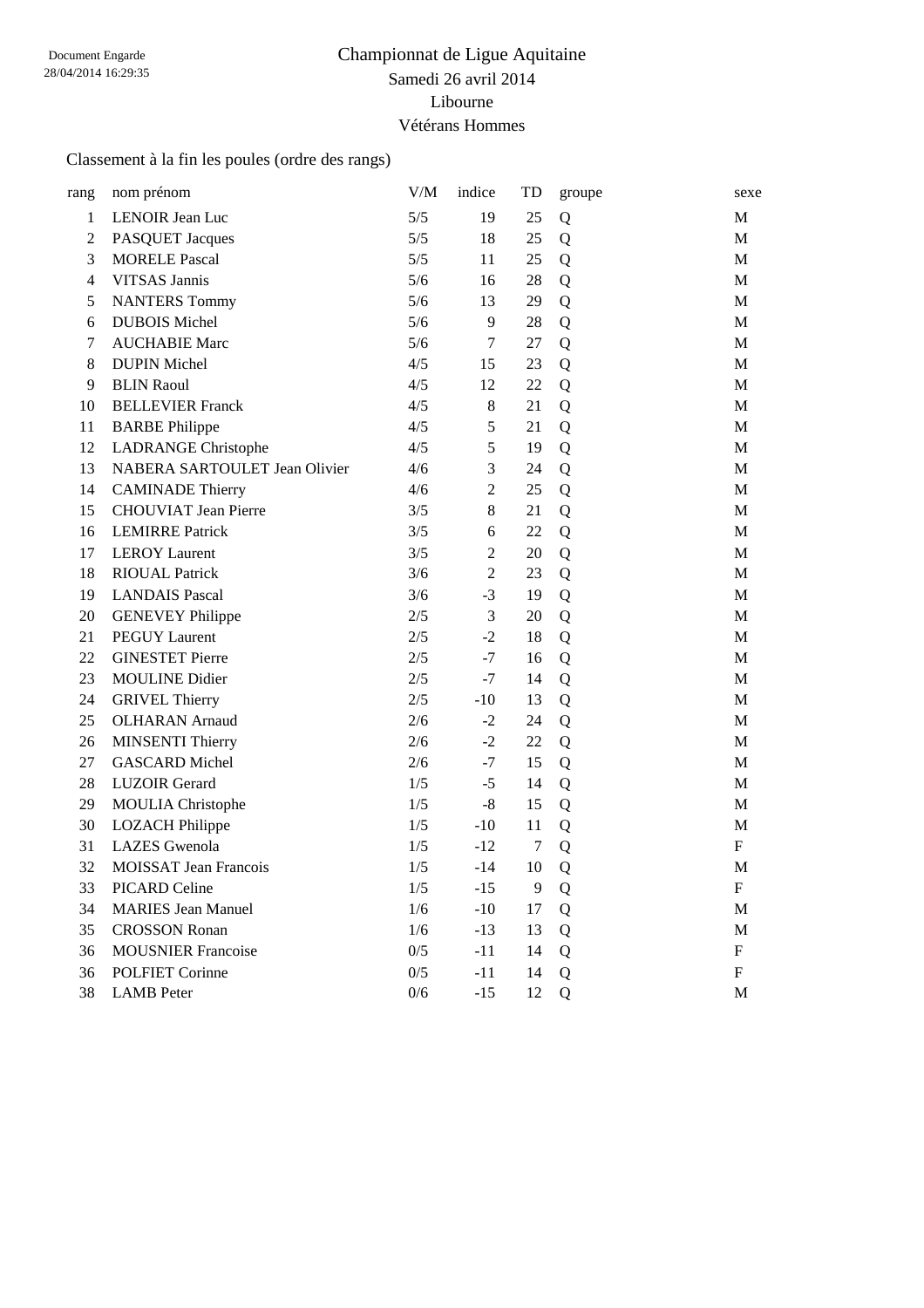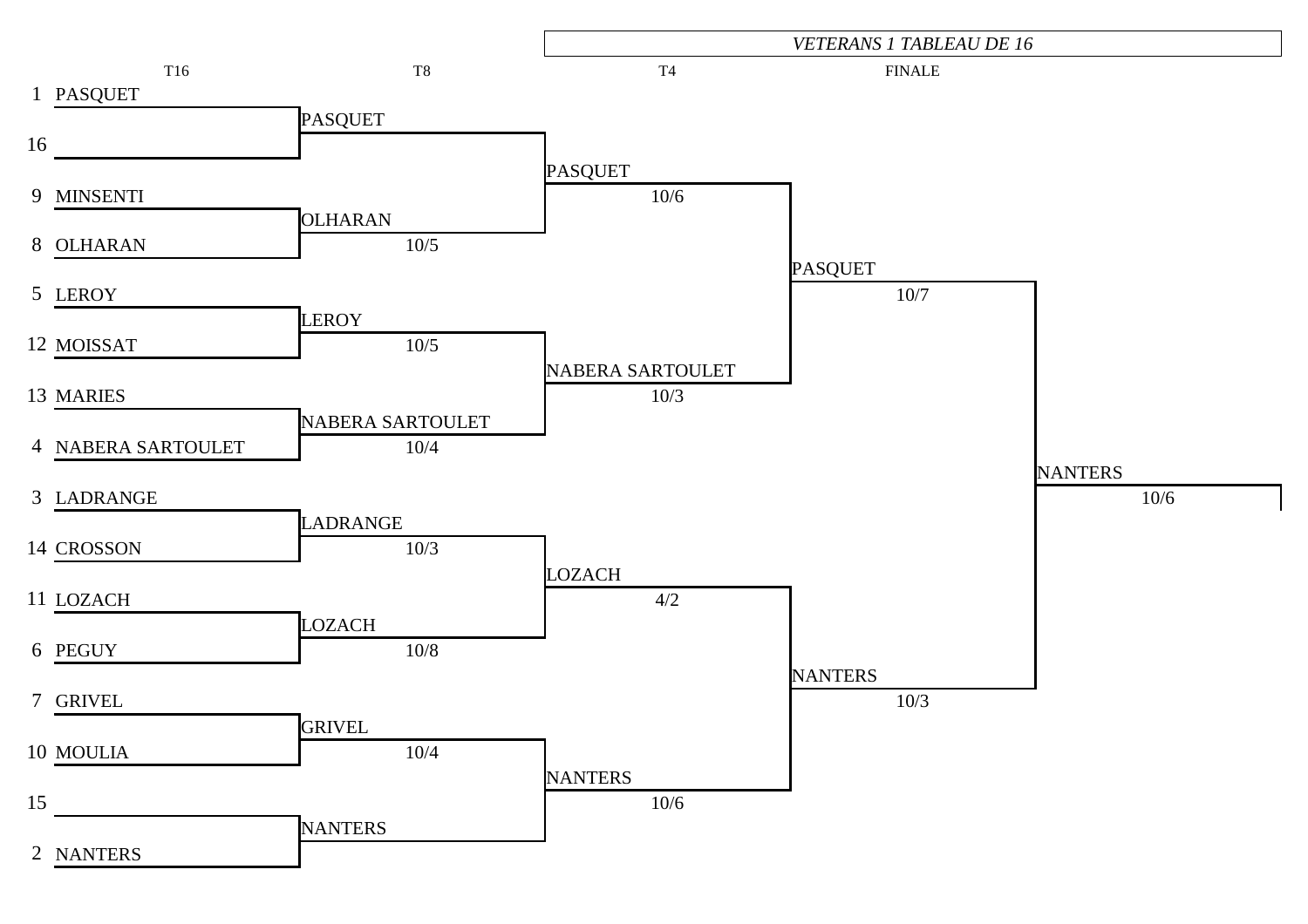#### *VETERANS 2 TABLEAU DE 8*

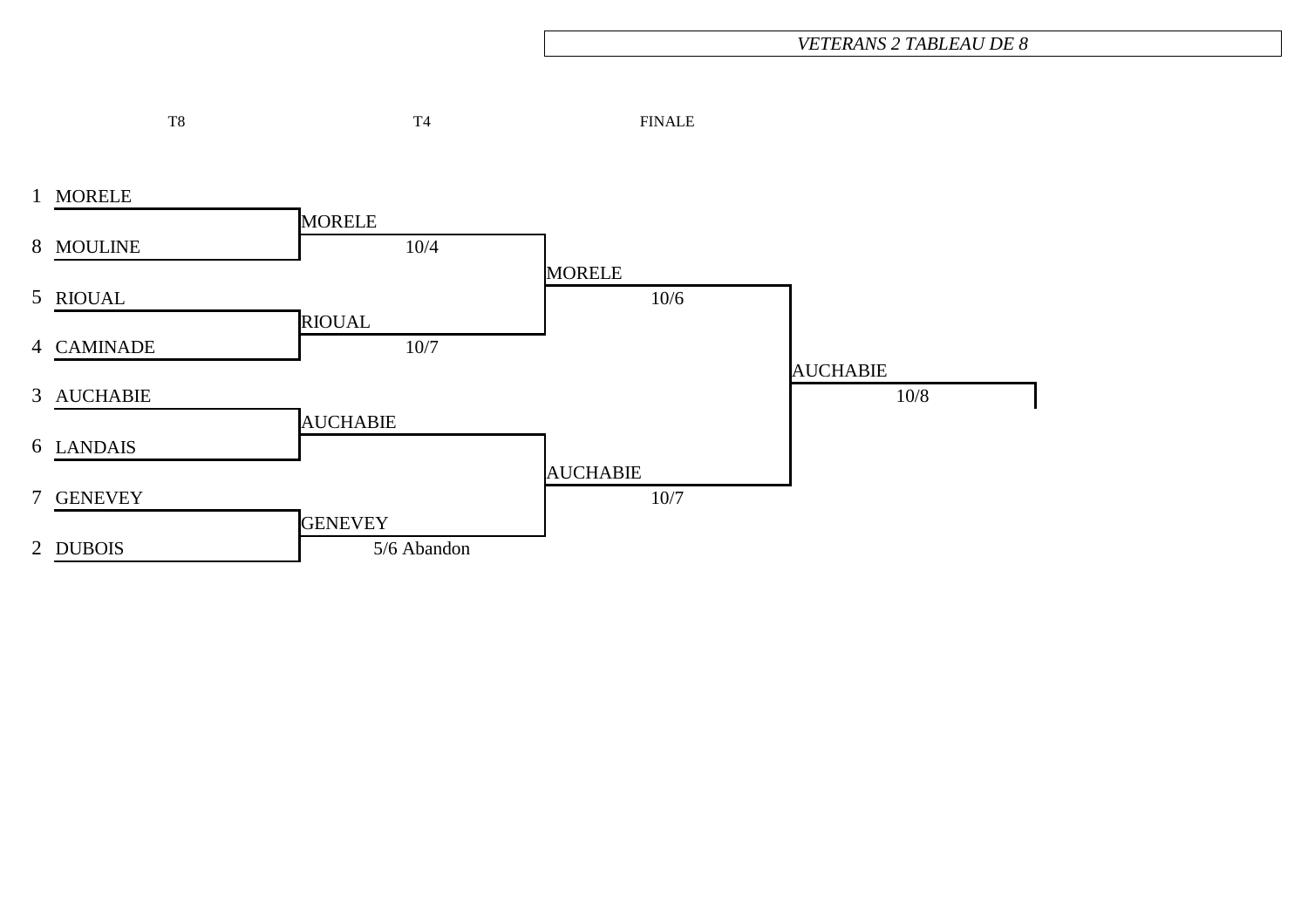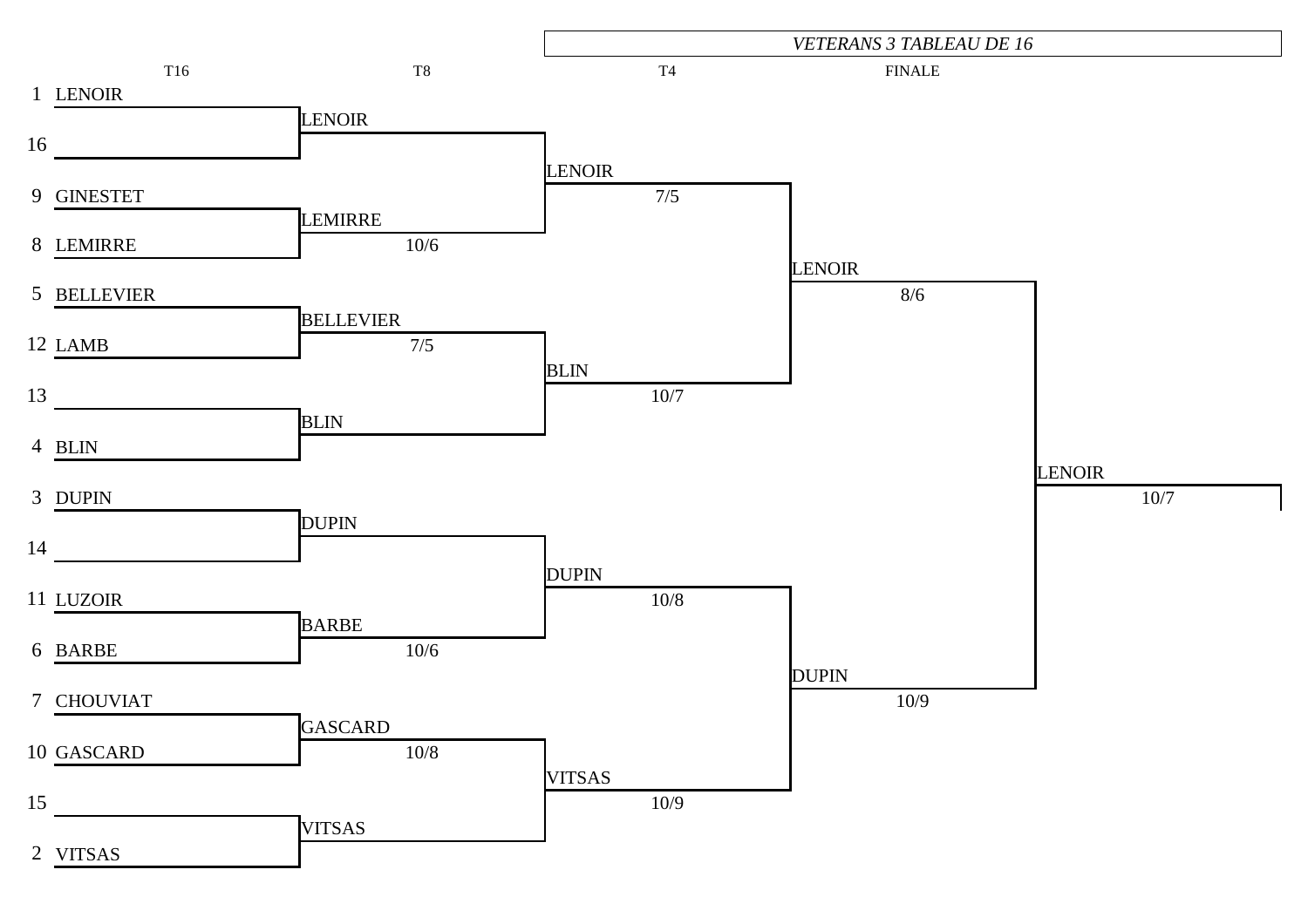### **TABLEAU VETERANS DAMES**

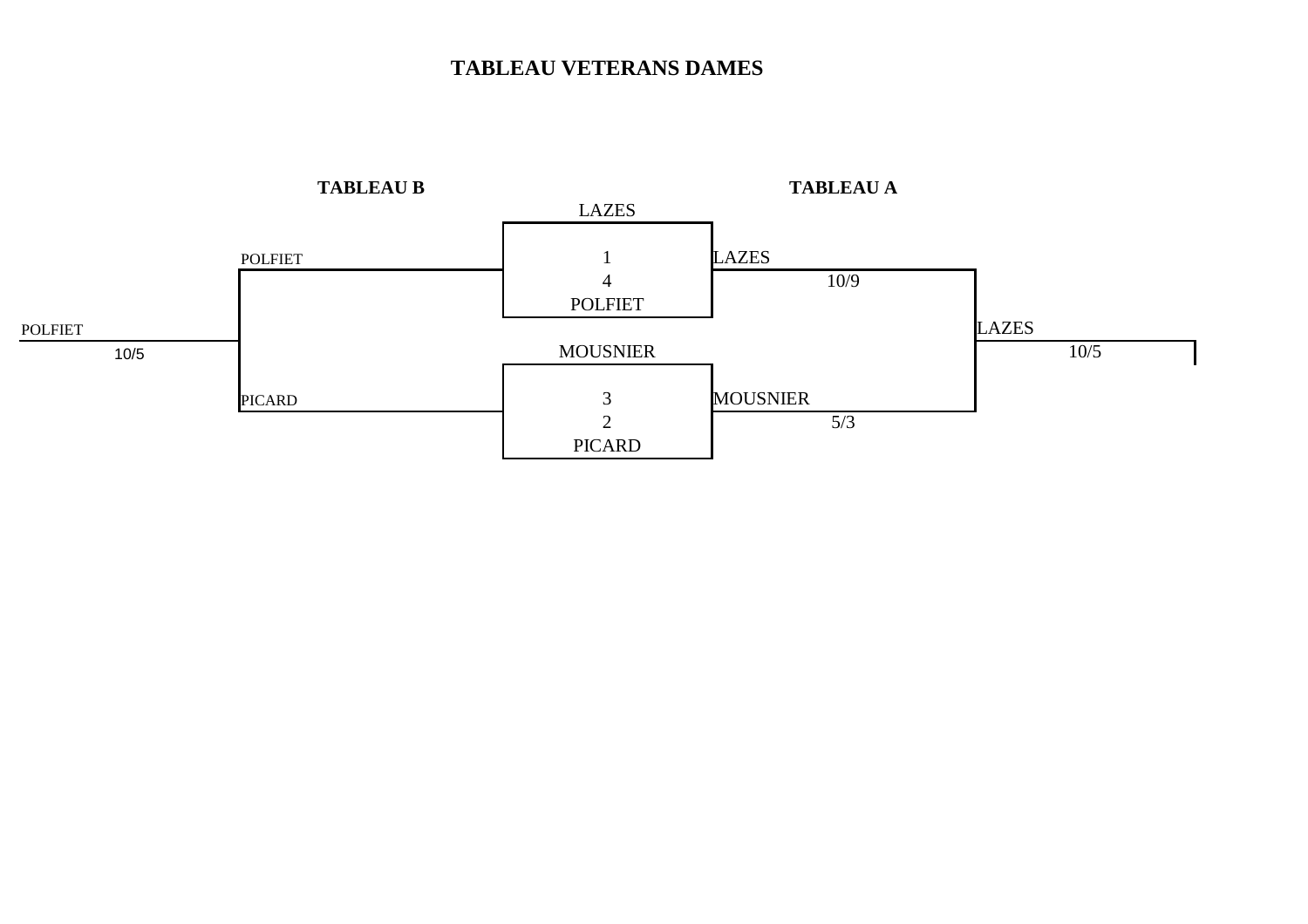### **CLASSEMENT FINAL VETERAN DAMES**

1 LAZES Gwenola 2MOUSNIER Françoise 3POLFIET Corinne 4PICARD Céline

# **CLASSEMENT FINAL VETERAN 1 DAMES**

1 LAZES Gwenola2POLFIET Corinne 3PICARD Céline

# **CLASSEMENT FINAL VETERAN 3 DAMES**

1MOUSNIER Françoise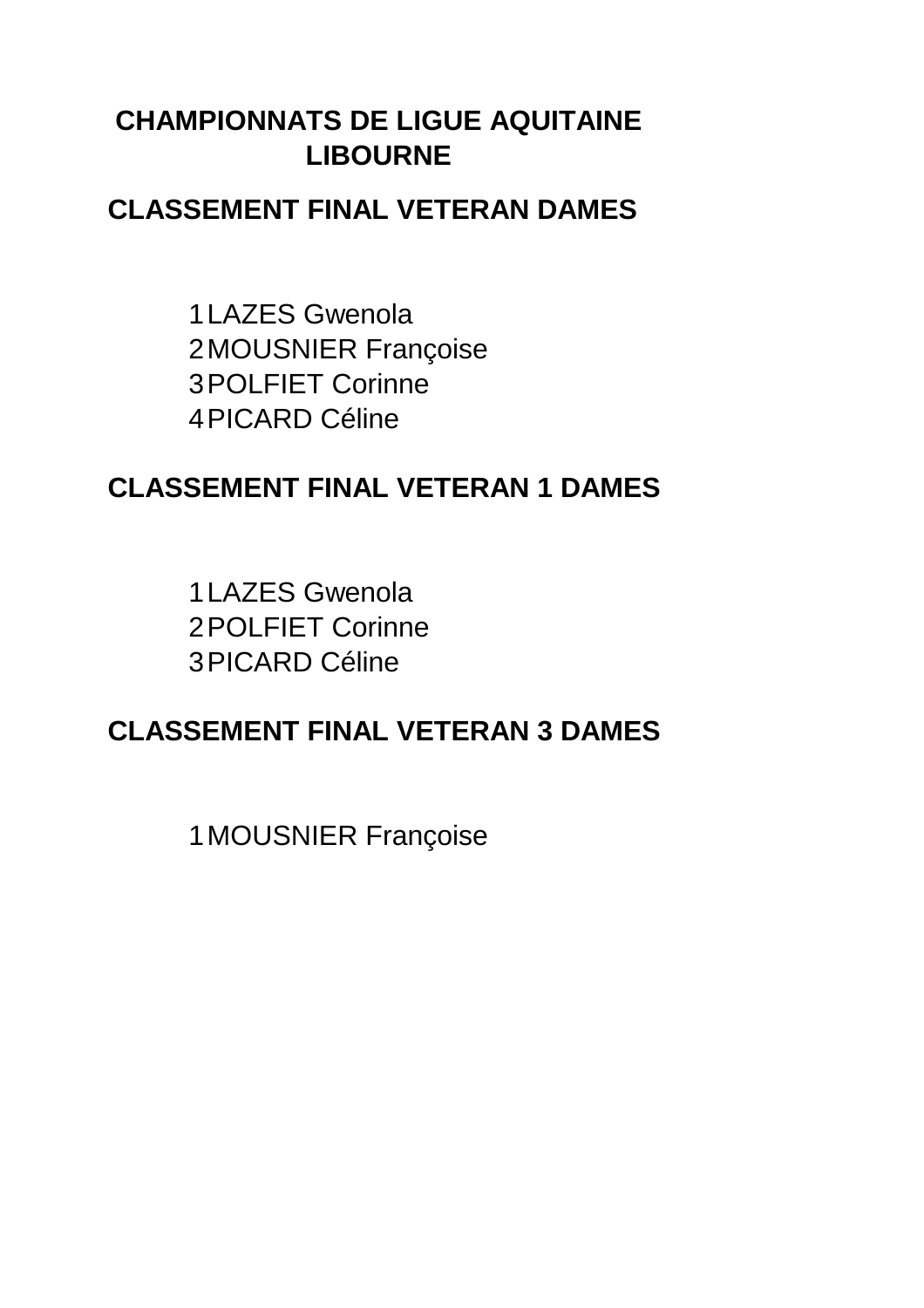### **CLASSEMENT FINAL VETERAN 1 HOMMES**

1NANTERS Tommy 2PASQUET Jacques 3NABERA SARTOULET Jean Olivier LOZACH Philippe 5LADRANGE Christophe 6LEROY Laurent 7GRIVEL Thierry 8OLHARAN Arnaud 9PEGUY Laurent 10MINSENTI Thierry 11MOULIA Christophe 12MOISSAT Jean François 13MARIES Jean Manuel 14CROSSON Ronan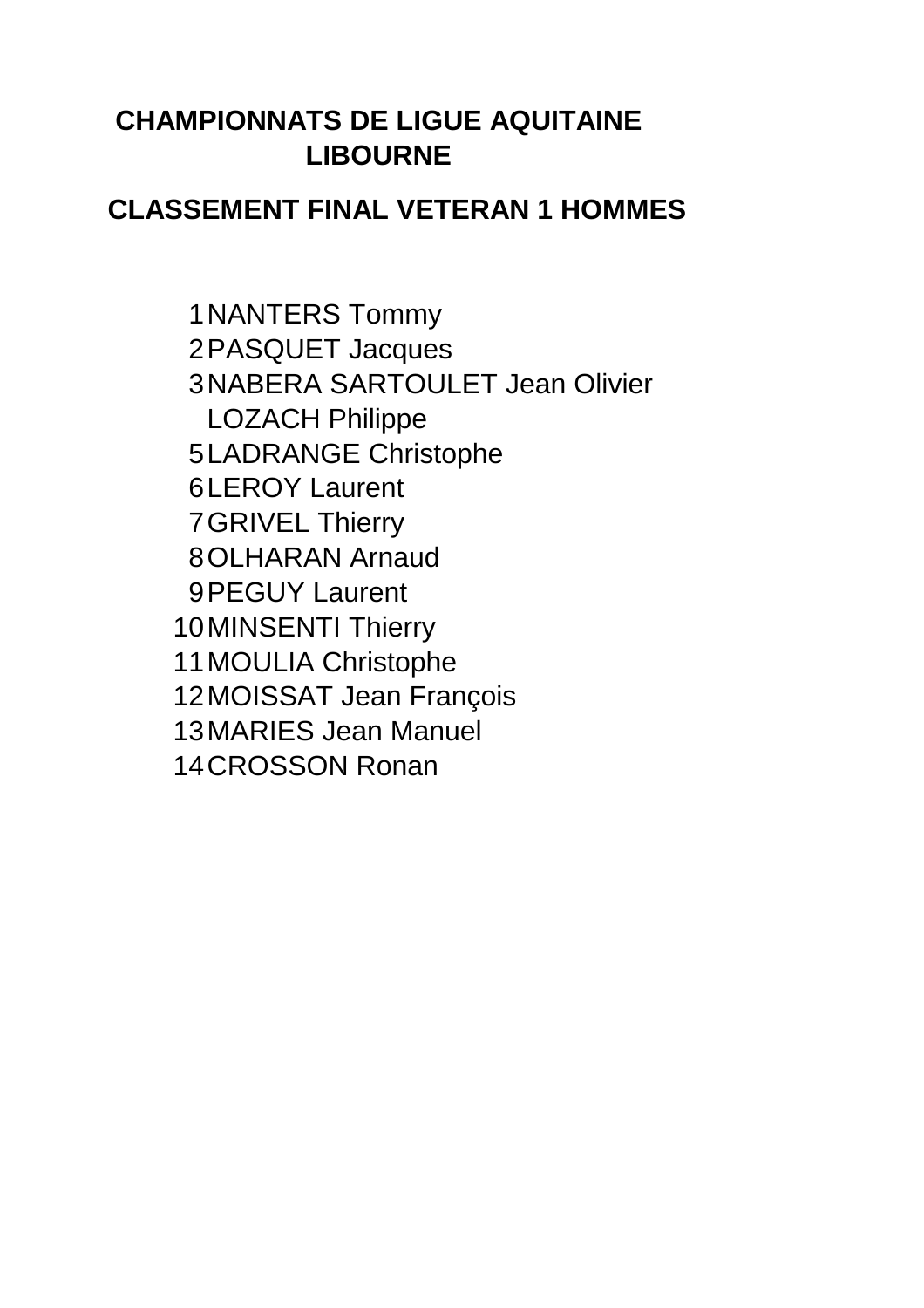### **CLASSEMENT FINAL VETERAN 2 HOMMES**

1AUCHABIE Marc 2MORELE Pascal 3RIOUAL Patrick GENEVEY Philippe 5DUBOIS Michel 6CAMINADE Thierry 7LANDAIS Pascal 8MOULINE Didier